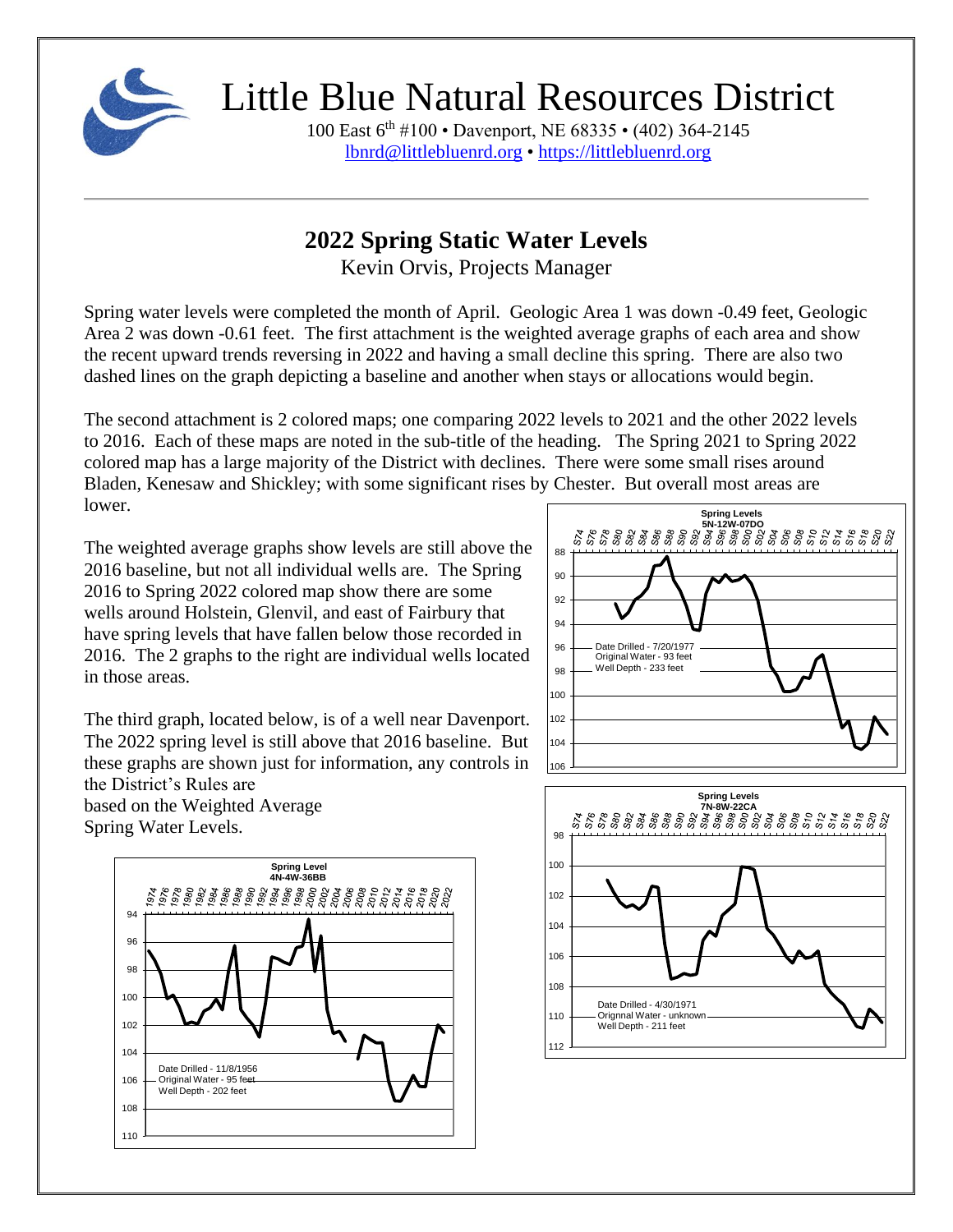The last attachment of straight-line graphs compares the weighted average change in the spring water levels to annual irrigation usage and annual rainfall. There appears to be no change to the water table if the District uses as an average of around 8 inches of irrigation or receives 27 to 30 inches of annual rainfall. The annual irrigation use is tighter to the trend line than annual rainfall; which might show a quicker reaction in the water table to those withdrawals. The rainfall points are more scattered, and the influence to water levels muted by when the precipitation occurred, how quickly the rainfall event happened, and time frame for excess rainfall to re-charge.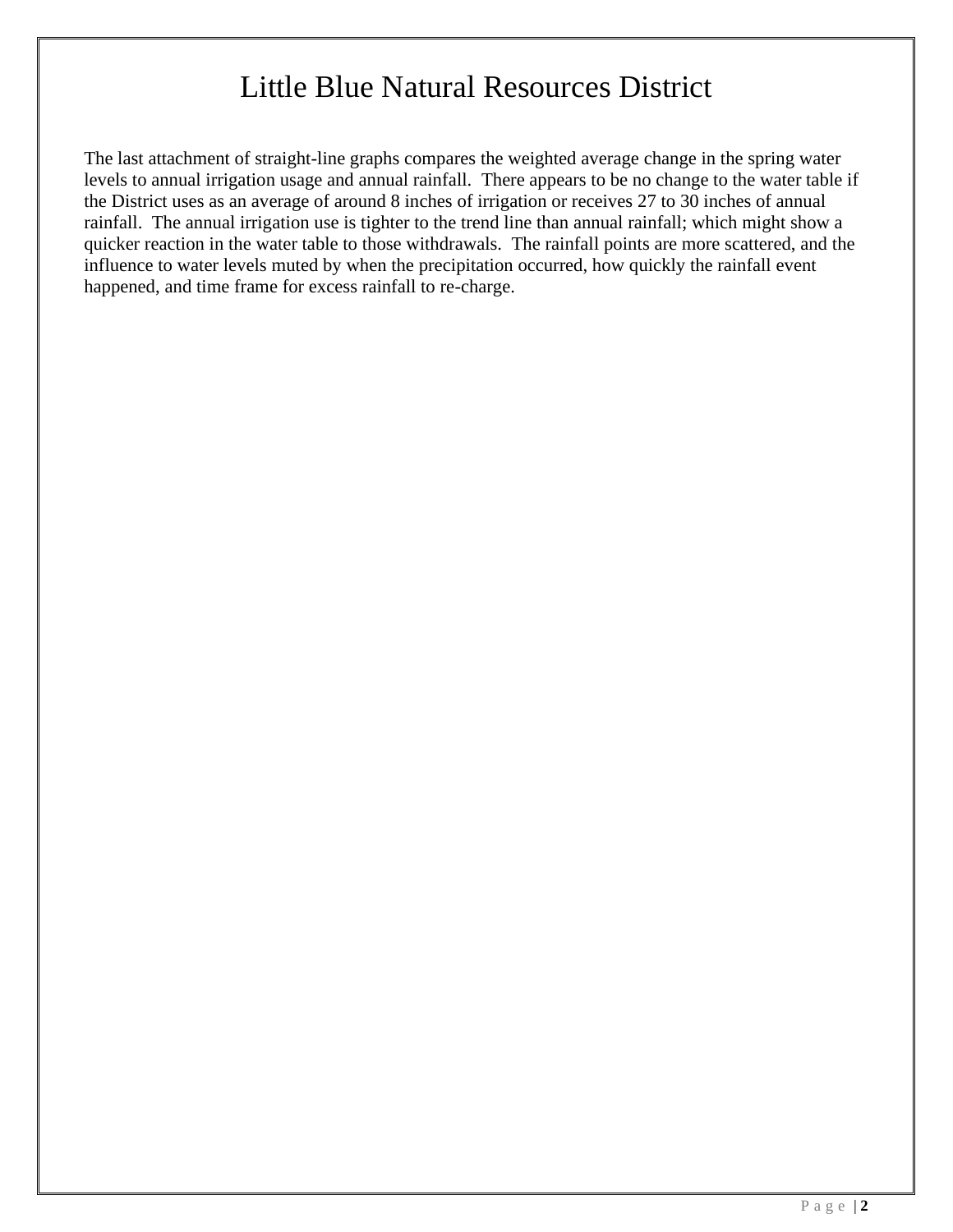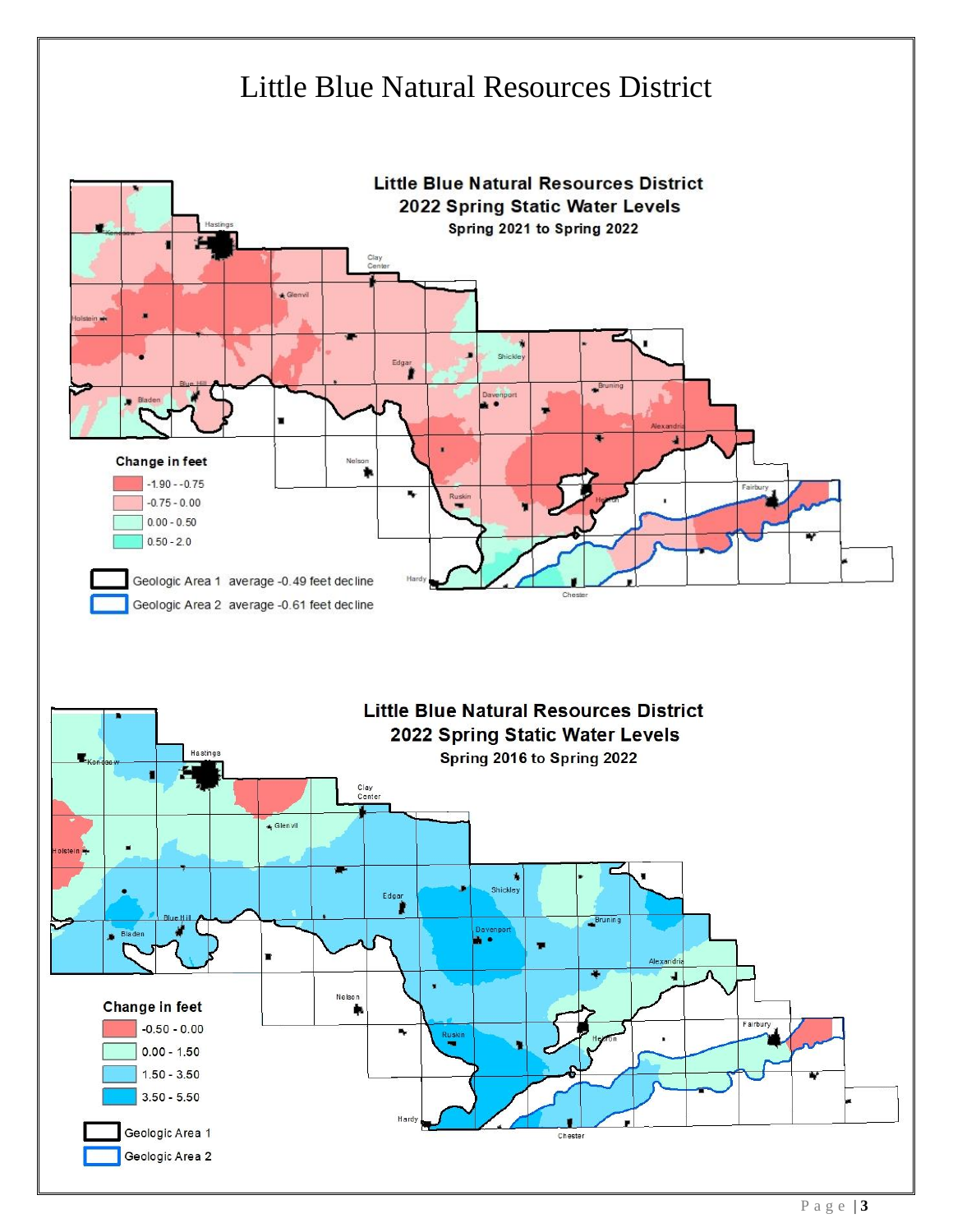